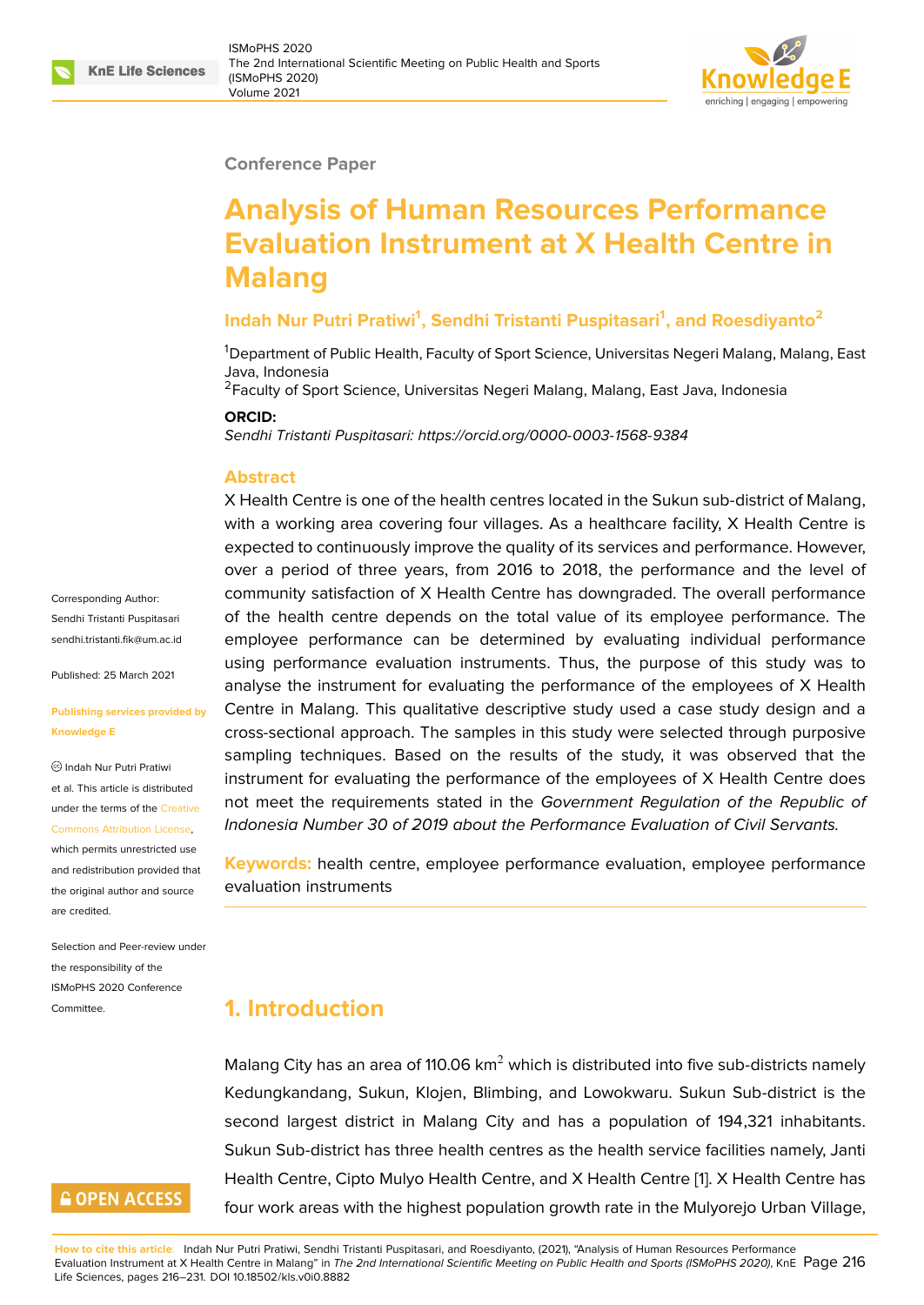so X Health Centre has a higher workload compared to the other two health centres in Sukun Sub-district [2].The organization needs to assess its performance to determine the benchmarks of success [3].

X Health Centre as an organization certainly evaluated its performance. The performance evaluation [of](#page-10-1) health centre was carried out by the Malang Public Health Office so that the performance eva[lu](#page-10-2)ation of X Health Centre was carried out by the Malang Public Health Office as stipulated in *Malang Mayor Regulation Number 26 of 2016 about Position, Organizational Structure, Duties and Functions and Work Procedures of the Public Health Office* [4]. The results of preliminary studies showed that within a period of three years, starting in 2016, X Health Centre was able to achieve a Health Centre Performance Evaluation with a score of 8.01 and then increased to 8.95 in 2017. However, this value has dec[re](#page-10-3)ased by 0.65 between 2017 and 2018 to 8.3. Besides, the decrease in the level of patient's satisfaction level at X Health Centre also happened consecutively during the last three years: 82.80%; 81.46%; and 80.50%.

The decline in performance at X Health Centre was a reflection of the decline in the performance of its human resources or staff. This occurred because the organizational performance was very dependent on the total performance of employees as the members of the organization [5]. Health service facilities must improve service quality through health service quality assurance by evaluating individual performance based on Individual Performance Indicators [6]. The performance evaluation carried out was one of the activities of Huma[n](#page-10-4) Resources Management[HRM] which was conducted to increase company support and commitment in the organization [7]. The level of organizational success in assessing it[s](#page-10-5) employees would depend on the instruments used [8]. Based on the background explanation above, this study was conducted to analyse the instruments of human resources' performance evaluation [a](#page-10-6)t the X Health Centre in Malang.

# **2. Material and Method**

This research was a descriptive qualitative research with case study design using a cross-sectional approach. The informant was selected using the purposive sampling method by considering some criteria. The informant was the employee who performed performance evaluation or performance evaluation activities, knew the process and all preparations of human resources' performance evaluation, had the authority to supervise and place all work units, and had the authority to carry out the human resources' activities.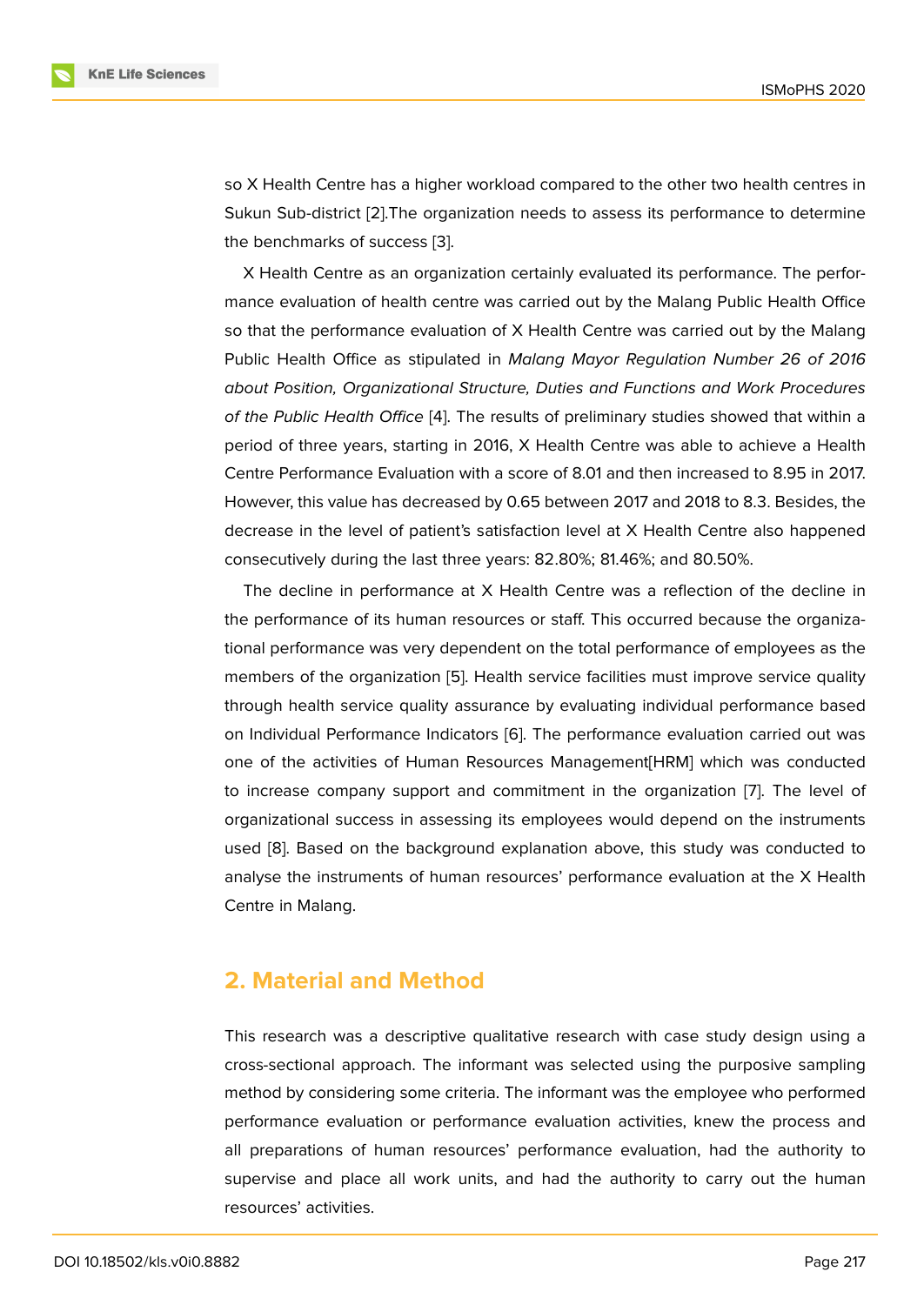**KnE Life Sciences** 

In conclusion, the informant chosen in this study was the Head of Administration at X Health Centre. The information was obtained using interviews about employee performance indicator and documentation methods including employee performance regulation at X Health Centre Malang, manual of employee performance evaluation and employee performance evaluation report for three years ago to support the results of the interview. Interviews were conducted in a structured manner using interview guidelines. The results of the information obtained were analysed by using the qualitative method.

# **3. Results**

The performance evaluation of human resources at X Health Center was conducted by the Head and the Head of Administration of X Health Center. This activity was carried out routinely once a year, every December 31st. The evaluation was carried out in each unit of X Health Center, which employed staff entitled State Civil Apparatus. The legal basis used as a reference for carrying out performance evaluation at X Health Center was the *Government Regulation of the Republic of Indonesia Number 46 of 2011 about Performance Evaluation of Civil Servants.*

The human resource's performance evaluation at X Health Center was carried out using instruments in the form of employee performance evaluation forms that referred to the *Government Regulation of the Republic of Indonesia Number 46 of 2011 about Performance Evaluation of Civil Servants.* The performance evaluation instruments contained two main aspects: employee work goals and work behavior. There were several indicators used to assess employee work goals, namely:

- 1. Quantity: X Health Center measured the quantity aspect by comparing the achievement targets with the results achieved by employees within one year.
- 2. Quality: the quality aspect was assessed by looking at the quality of the work and how many mistakes made by the employee.
- 3. Time: the time aspect was seen by assessing how well the employee could manage the time provided to achieve the targeted results.
- 4. Cost: the cost aspect was associated with the budget required in each workload.
- 5. Attendance: the attendance aspect was not included in the indicators of employee work goals at X Health Center.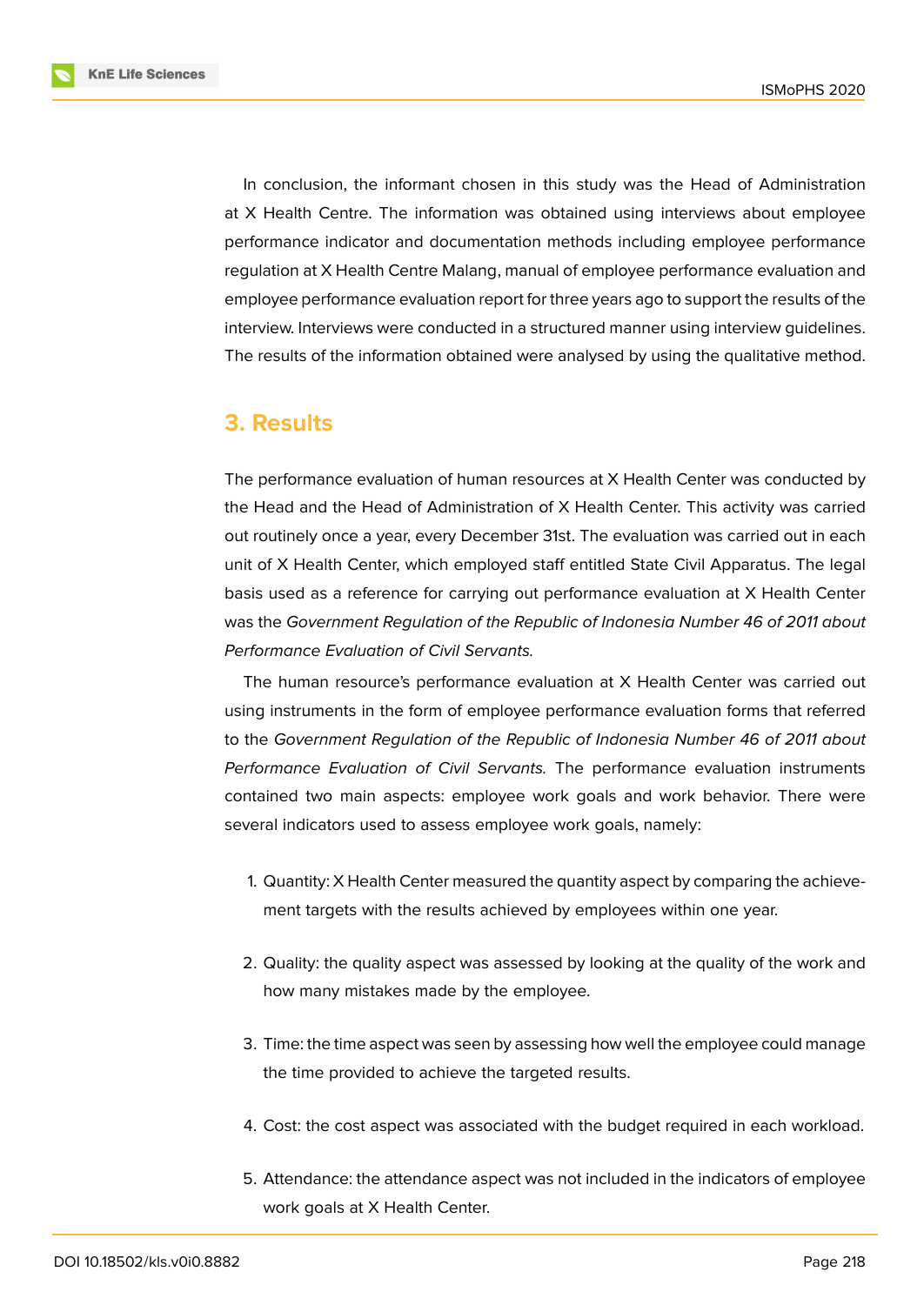In addition to the aspect of the employee work goals, aspects of work behavior were also considered for evaluating employee performance. The following indicators were used to assess the employee work behavior at:

- 1. Service orientation: X Health Center assessed the service orientation aspect by observing how well the employees prioritized the professional work beside their errand.
- 2. Commitment: X Health Center assessed the commitment aspect by observing how loyal the employee was to the institution and how obedient they were in running the assigned regulations.
- 3. Work initiatives: X Health Center had not yet created a framework for this aspect for the performance evaluation.
- 4. Ability: X Health Center assessed the ability aspect by observing the ability of employees to cooperate with their colleagues and seniors.
- 5. Motivation: X Health Center had not yet created a framework for this aspect for the performance evaluation.
- 6. Career Opportunities: X Health Center had not yet created a framework for this aspect for the performance evaluation.
- 7. Leadership: this aspect was applied for structural officials and not used for functional employees.

The employee work goals and work behaviour were assessed by assigning different weights. X Health Centre set the weighting of the employee work goals at 60% and the work behaviour at 40%. X Health Centre determined the employee performance categories as follows: [1] Very Good: 91-100; [2] Good: 76-90; [3] Not bad: 61-75; [4] Poor: 51-60; [5] Very poor: 0-50. The results of the performance evaluation were delivered to each employee concerned. If the employee concerned felt that the results of the performance evaluatio[n](#page-10-0) were not appropriat[e,](#page-10-1) then he could [de](#page-10-2)fend himself. Th[e r](#page-10-3)esults of the [hu](#page-10-4)man resources performance evaluation at X Health Centre were served as the basic reference for the promotion of employee positions and as the evaluation to find out what needed to be improved.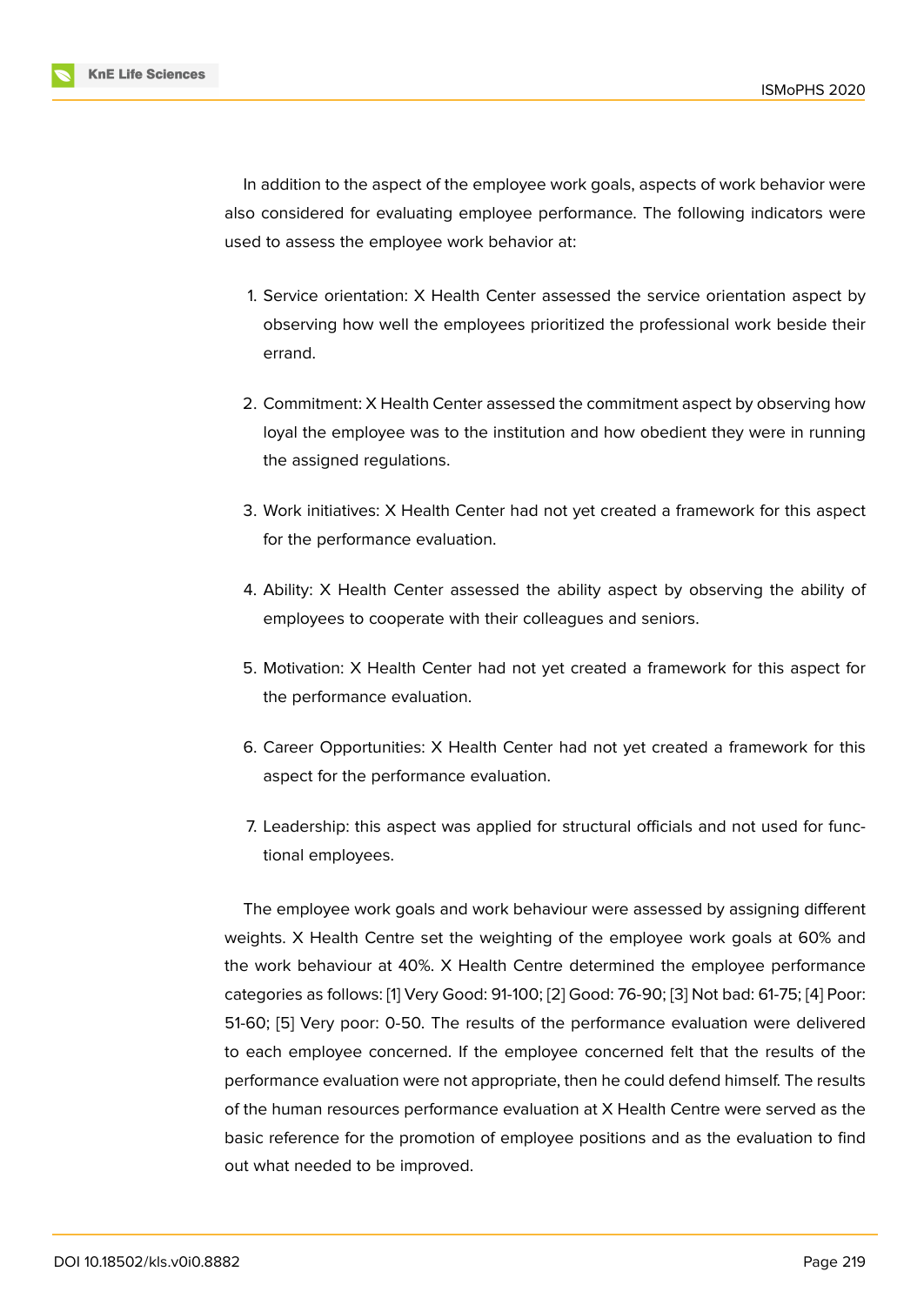# **4. Discussion**

Performance evaluation was one of the activities in performance management as a series of Human Resource Management [HRM] activities to assess and evaluate individual performance *[9]*. The purpose of the performance evaluation was utilized as a basis for providing fair feedback *[10]*. Performance evaluation had a positive relationship with employee performance *[11, 12]* so every organization needed to improve the performance evaluat[io](#page-11-0)n process for employees. The following is a description of the performance evaluation at X Heal[th C](#page-11-1)enter:

Performance evaluation was car[rie](#page-11-2)[d o](#page-11-3)ut by a team formed to consider the promotion, transfer, and dismissal in positions, competency development as well as giving awards to civil servants *[13]*. The team could be formed from management officials, such as the Head of Health Center and the Head of the Administration *[14]*. Based on the findings of the study, the performance evaluation at X Health Center was conducted by the Head of Health Cente[r a](#page-11-4)nd the Head of the Administration. This was in line with research conducted by Aisyah & Hariani [2015] that the performanc[e e](#page-11-5)valuation at the Rowosari Health Center was also conducted by the Head of the Health Center and Head of Administration *[15]*.

*Furthermore, X Health Center had not yet referred to the latest regulation, the Government Regulation of the Republic of Indonesia Number 30 of 2019 about Performance Evaluation of C[ivil](#page-11-6) Servants. Besides, the reference that should be used as a guideline was the Decree of the Minister of Health of the Republic of Indonesia Number 857 / Menkes / SK / IX / 2009 about Guidelines for Health Human Resources' Performance Evaluation in Health Center. The change of rules was carried out to motivate employees to obtain as many "Good" criteria as possible during the performance evaluation process [16].*

*The timing of the performance evaluation of employees at X Health Center was following the Government Regulation Number 30 of 2019 about Performance Evaluation of Civil S[erv](#page-11-7)ants [13]. Every organization must avoid focusing on a single aspect only. In general, performance evaluation consists of several criteria, namely individual characteristics, behavioral characteristics, the achievement of objectives, development, and competence [17]. [X](#page-11-4) Health Center assessed the employee performance by using a performance evaluation form that referred to aspects of employee work goals and work behavior. Here are the details:*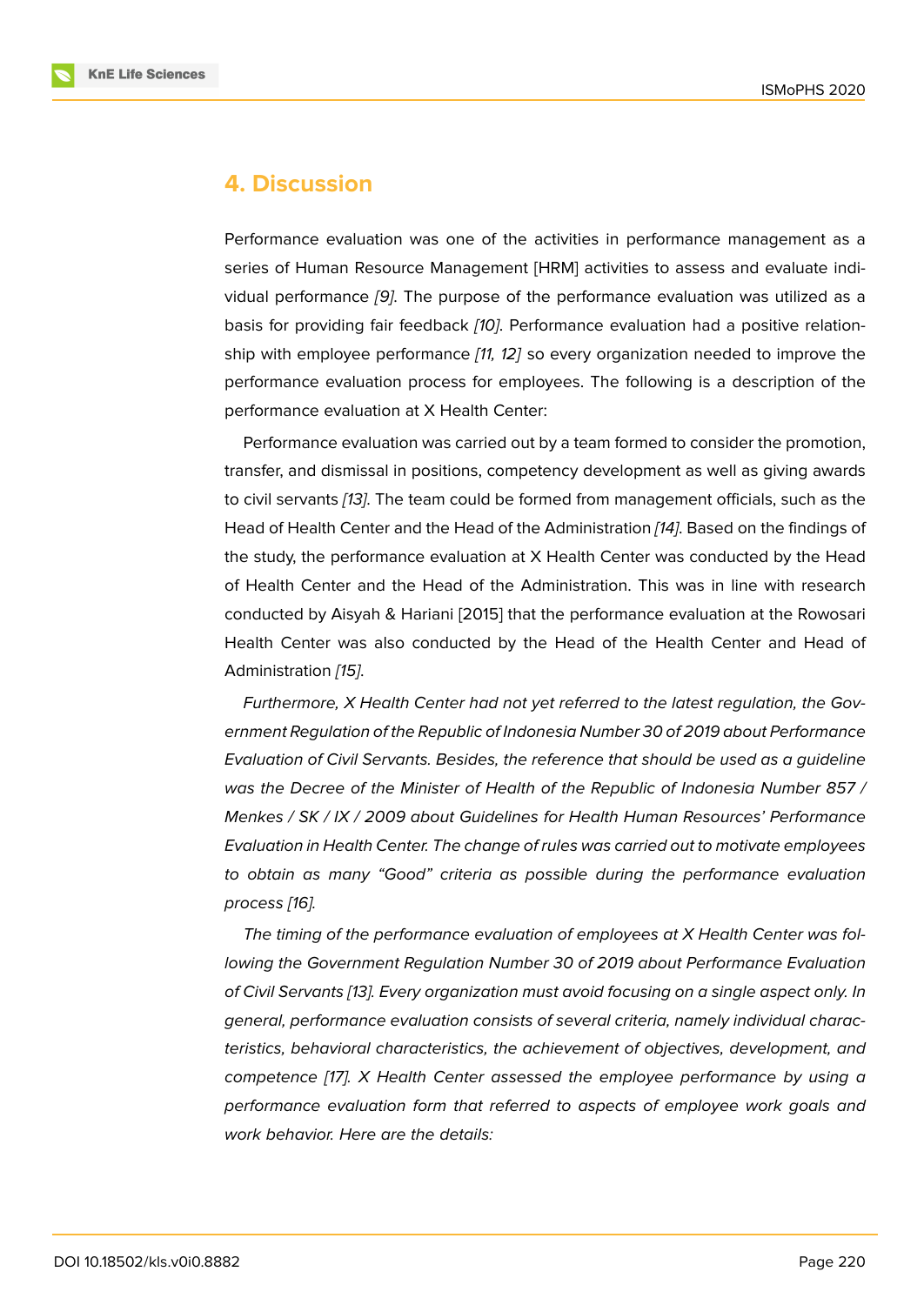#### **4.1. Employee work goals**

Employee work goals were set and agreed upon between employees and their superiors and realized in the form of individual work indicators [18]. Employee work goals were used as a benchmark for each activity of the position of a civil servant [19]. The following are some aspects of employee work goals:

#### **4.1.1. Quantity**

Quantity is the amount that must be completed [20]. The quantity was applied to determine the level of work performance of employees [Noermijati, 2013: 44]. Meanwhile, based on the *Government Regulation Number 30 of 2019 about Performance Evaluation of Civil Servants,* quantity is the amount [of o](#page-11-8)utput of funds or benefits that must be present in each performance target. The quantity aspect was used as an indicator to find out an individual's performance in carrying out his work or task performance [21] as a reference for evaluating the performance of public service employees [22].

#### **4.1.2. Quality**

Quality is a qualitative measure of results that reflects how well a job is completed [23]. Quality here is the quality of output and or quality of benefits [13]. Quality is related to the quality of work results, such as neatness, accuracy, and error rate [20, 24]. The quality aspect can be observed from the suitability of work completed following establis[hed](#page-12-0) standards [25].

#### **4.1.3. Ti[me](#page-12-1)**

Timeliness or punctuality is related to quantitative measures of being punctual in completing activities. The time measure is arranged based on a previous experience [23]. Timeliness also determines how fast the work can be accomplished [26]. Time is the standard time used to complete activities [13]. The use of time indicators in measuring employee performance has a significant relationship with the organizational pe[rfor](#page-12-0)mance [27].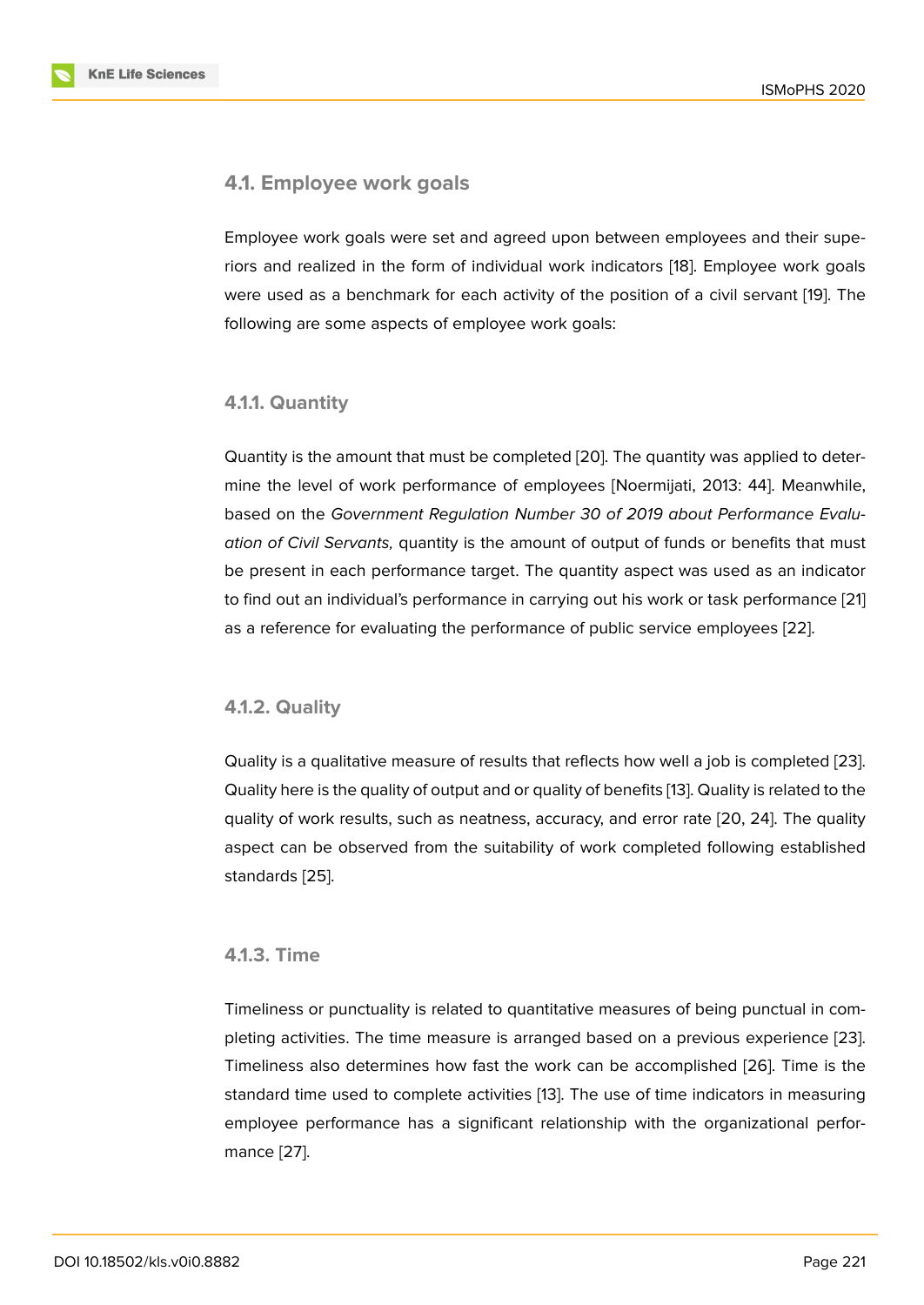#### **4.1.4. Cost**

Cost is a measure of employee performance to observe how well the employees can manage the budget provided [26]. Cost is the funds needed to complete activities [13]. The cost indicator in measuring employee performance has a significant relationship with the organizational performance [27]. The evaluation of the cost aspect refers to the effectiveness of costs, suc[h as](#page-12-2) the ability to gain profit and decrease improvide[nce](#page-11-4) [28].

#### **[4.1](#page-12-3).5. Attendance**

Attendance is the amount of employee attendance to go to work every month. Presence has a significant relationship with organizational performance, so it needs to be considered by the organization. Employee absences can occur due to several things such as illness, family problems, and employee's lack of commitment to work. Employee absence can harm organizational productivity [29], [30].

#### **4.2. Work behaviour**

Work behaviour is any behaviour, attitude, or action taken by the employee or that should not be carried out by the employee following laws and regulations [13]. Contextual performance can be used as a reference to evaluate the performance of public service employees [22]. Here is the explanation:

#### **4.2.1. Service ori[en](#page-12-4)tation**

Service orientation is the attitude and work behaviour in providing the best service to the community, superiors, colleagues, related work units, or other agencies [13]. X Health Centre was a public service organization at the District level [31]. As a public service, it has the responsibility for carrying out services following the assigned rules and regulations [32].

#### **4.2.2. Commi[tm](#page-12-5)ent**

Commitment is the ability to align attitudes and actions to achieve organizational goals by prioritizing service interests rather than self-interest, and / or groups [13]. The view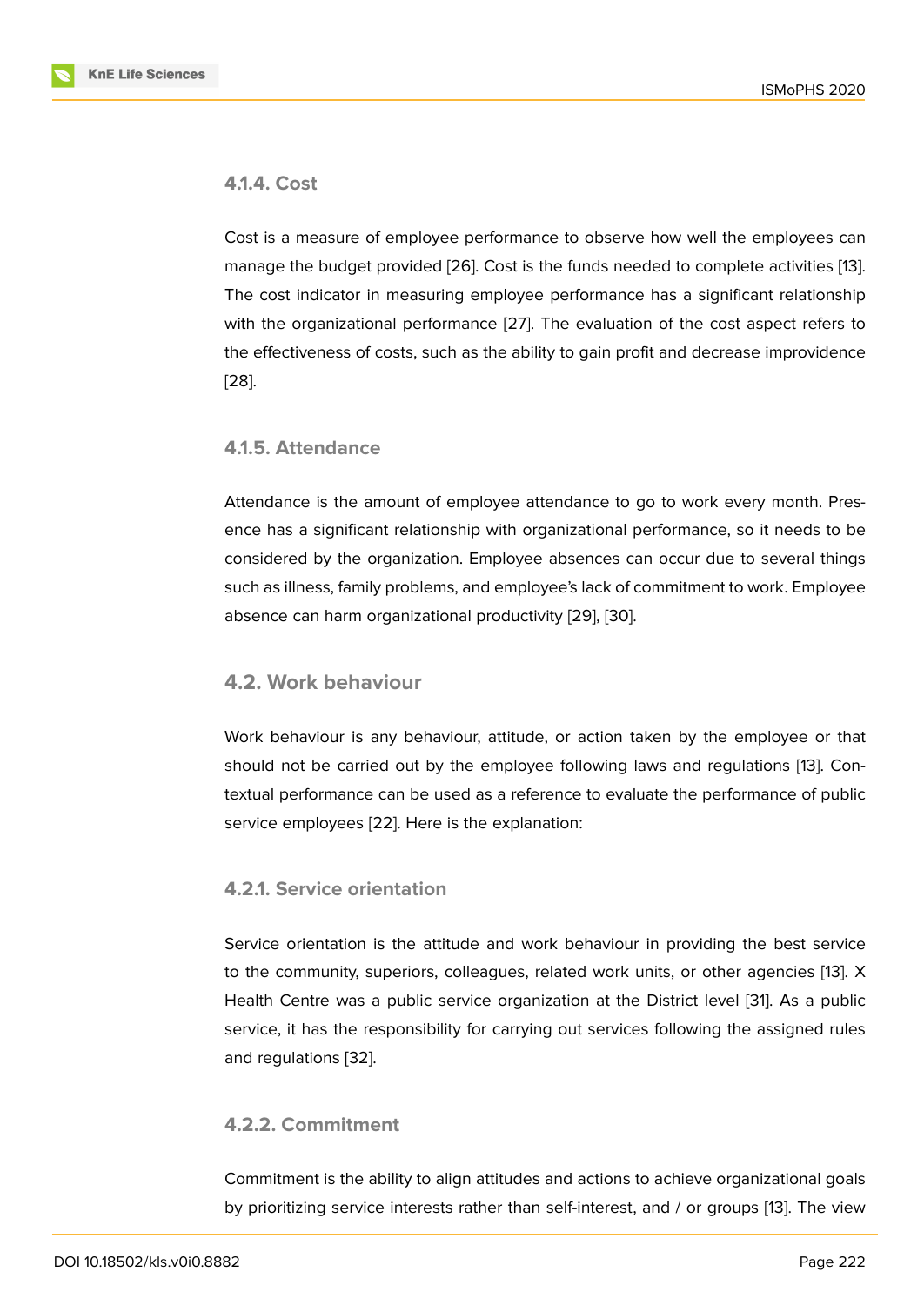that work is a commitment can encourage employees to pursue their work [33]. This happens because commitment is a psychological condition that becomes the power for the individual to act and maintain the organization in which he works and creates bonds between individuals and the organization [34]. Commitment has a s[ign](#page-12-6)ificant relationship with the organizational performance [34]. A leader can increase employee work commitment by providing a comfortable work atmosphere and provide motivation [35, 36]

#### **[4.2](#page-12-7)[.3.](#page-13-0) Work initiative**

Work initiative is the willingness and ability to create new ideas for performance improvement, the willingness to help colleagues in need, to see problems as opportunities rather than threats, the willingness to work for the better, and enthusiasm [13]. Someone who has the initiative can take the right action without being given instructions in advance [37]. Individuals who have the initiative in working can adapt to the work environment [38]. Several aspects can increase employee initiatives, such as 1] Be[hav](#page-11-4)iour, it is related to the reciprocity of the results of initiative development, 2] Social pressure, it can i[ncr](#page-13-1)ease initiative because it provides ways on how to maintain targets and priorities; [3\] A](#page-13-2)bility, it can find various ways for improvement or development [39].

#### **4.2.4. Ability**

Psychological abilities consist of Intelligence Quotient [IQ] and cognitive abilities [knowledge and skills,40]. The ability aspect has a significant relationship with employee performance [41]. This means that the higher the ability of employees is, the higher the performance can become [42].

#### **4.2.5. Moti[va](#page-13-3)tion**

Motivation is the thing that underlies someone to behave or not behave [43]. Motivation can occur either consciously or unconsciously. Motivation can be derived from the environment or the person himself [44]. The work result of an employee is a function of motivation, understanding, and ability to do work following the role or [po](#page-13-4)sition in the organization [45]. Motivation has a significant relationship with employee performance [46]. These motivational aspects co[nsi](#page-13-5)st of appreciation, direction, and material stimulation [47]. Every person [employee] has a motivational axis that can be raised [48].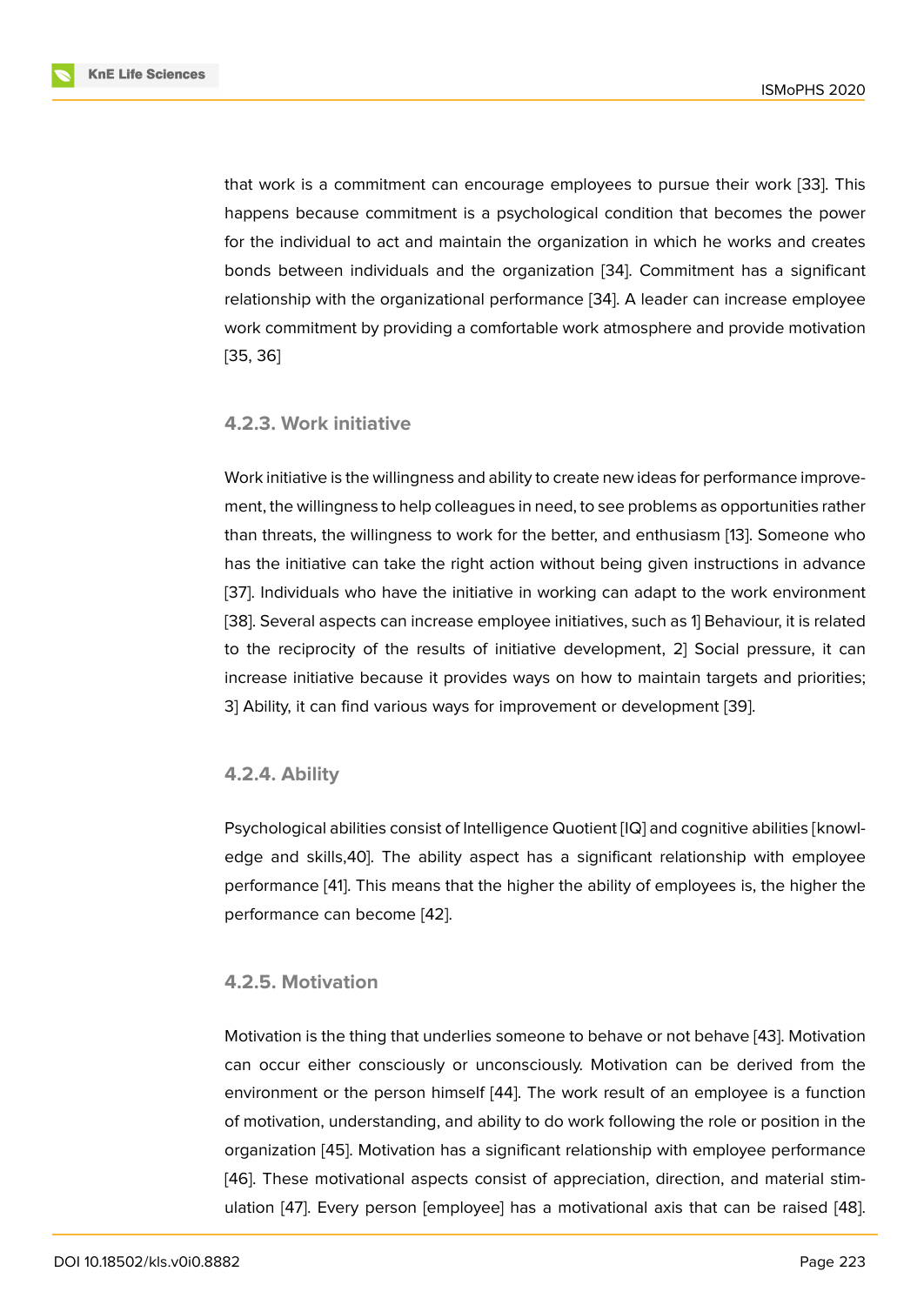Bosses need to motivate employees to help the organization achieve its goals [43]. Providing incentives and giving attention has a significant relationship with employee motivation at Walenrang Health Centre in Luwu Regency [49].

#### **4.2.6. Career opportunities**

Career opportunities can encourage individuals to constantly improve learning about their potential so that they can improve their talent [50]. The organization plays an important role in career development or career planning for employees because career development can help the organization to improve individual performance and can overcome other competitive challenges [30]. Career o[ppo](#page-14-0)rtunities is an external factor that can affect individual performance [51–53].

#### **4.2.7. Leadership**

Leadership is the ability and willingness to motivate and influence the member of an organization to achieve the organization's goals [13]. As a leader, it is expected to be able to motivate employees to carry out tasks [54]. Leadership has a significant relationship with employee performance [55–57].

Performance evaluation instruments are det[erm](#page-11-4)ined by weighting the percentage. Weighting the percentage emphasizes th[e in](#page-14-1)dividual performance indicators as a priority. Weighting the value of the employee work goals assessment aspects is set with the provisions of 60% for employee work goals and 40% for work behaviour [13]. The minimum weighting rate is 5%; a weighting of <5% indicates that the number of assigned Key Performance Indicator is too much [18]. The category of performance evaluation in the *Government Regulation of the Republic of Indonesia Number 30 of 201[9 a](#page-11-4)bout Performance Evaluation of Civil Servants* is drawn as follows: [1] Very good: 110-120; [2] Good: 90-110; [3] Enough: 70-90; [4] Le[ss:](#page-11-9) 50-70; [5] Very Poor: <50. The performance category in the Government Regulation mentioned before has higher value criteria in the hope of being able to increase the target achievement of [th](#page-10-0)e State Civil Apparat[us](#page-10-1) [the employee[s,1](#page-10-2)6].

The level of success of employees in carrying out their duties could be drawn by determining the performance evaluation method [8]. The employee performance evaluation method at X Health Centre was a managerial evaluation method using a performance evaluation form. The managerial evaluation was top-down-designed and did not require active employee participation [2[6\].](#page-10-7) The evaluation was done by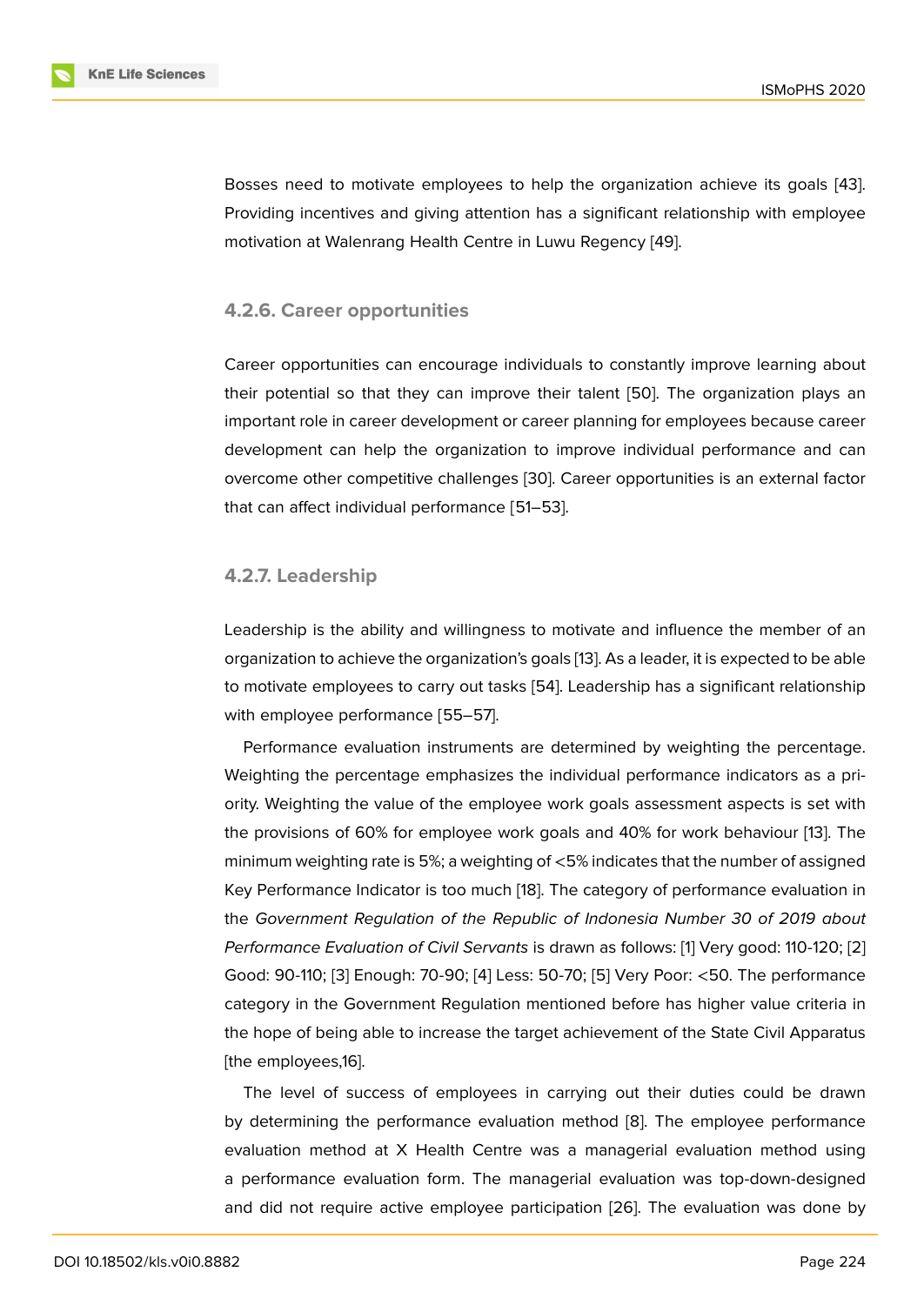assessing employee performance during the last one-year period. The goal was to evaluate employee work performance objectively [8]. This was conducted by comparing employee performance with the expected output [employee work goals,57].

Performance evaluation in each position was the responsibility of superiors [58]. The Head of Health Centre and Head of Adminis[tra](#page-10-7)tion had the duty and authority to conduct employee performance evaluations [59]. If the performance evaluation was run well, then it could improve the performance and career development of employees [\[58](#page-14-2)]. Also, performance evaluation could assist the superiors in making decisions on either punishment or reward [45, 60]. The results of [the](#page-14-3) performance evaluation were used for 1] identifying and planning education or training needs; 2] developing competencie[s; 3](#page-14-2)] developing a career opportunity; 4] providing benefits; 5] considering the transfer and promotion; 6] giving r[ewa](#page-13-7)[rds](#page-14-4) and sanctions or punishments following assigned rules and regulations; 7] following up on the problems found in the assessment of employee work goals and work behaviour [13].

Having an appraisal discussion with the employee was the final step in evaluating performance. Having an appraisal discussion with the employee was an activity of analysing and communicating th[e r](#page-11-4)esults of an employee performance evaluation that was assessed to know the performance expected by the organization [61–64]. Discussion on the results of employee performance evaluation at X Health Centre was following the *Government Regulation Number 30 of 2019 concerning Performance Evaluation of Civil Servants*. A superior should also convey positive and negative things about the employee's performance in this discussion. Finally, a boss in this case must also discuss the targets to be achieved by employees in the following year [65, 66].

# **5. Conclusion**

Based on the results of the study, it was obtained that the instrument for evaluating the performance of human resources at X Health Centre did not meet the requirements as stated in the *Government Regulation of the Republic of Indonesia Number 30 of 2019 about Performance Evaluation of Civil Servants.* The legal basis used as a reference for carrying out performance evaluation at X Health Centre was the Government Regulation of the Republic of Indonesia Number 46 of 2011 about Performance Evaluation of Civil Servants.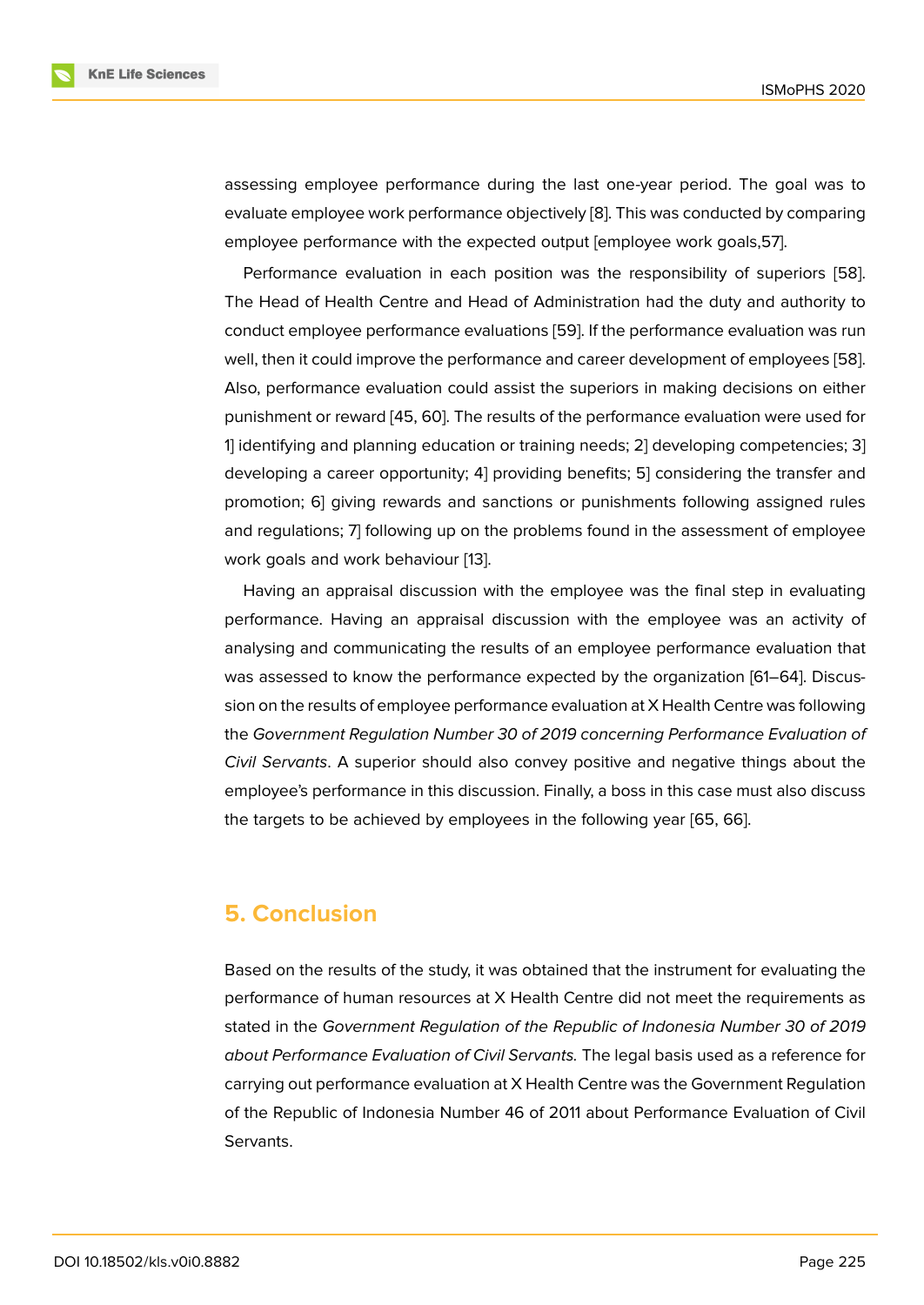# **Acknowledgement**

The authors would like to thank the support given by the Pharmacy Officers at Malang X Health Centre.

# **Conflict of Interest**

The authors declare that there is no conflict of interest.

### **References**

- <span id="page-10-0"></span>[1] Badan Pusat Statistik Kota Malang. (2018). *Kota Malang dalam Angka 2018 [Internet]. Malang*. Retrieved from https://malangkota.bps.go.id/publication /download.html?nrbvfeve=ZjM5ODEyOGUwMzIxN2RiN2I3YWY0Mzk5&xzmn= aHR0cHM6Ly9tYWxhbmdrb3RhLmJwcy5nby5pZC9wdWJsaWNhdGlvbi8yMDE5L zA4LzE2L2YzOTgxMjhlMDMyMTdkYjdiN2[FmNDM5OS9rb3RhLW1hbGFuZy1kYW](https://malangkota.bps.go.id/publication/download.html?nrbvfeve=ZjM5ODEyOGUwMzIxN2RiN2I3YWY0Mzk5&xzmn=aHR0cHM6Ly9tYWxhbmdrb3RhLmJwcy5nby5pZC9wdWJsaWNhdGlvbi8yMDE5LzA4LzE2L2YzOTgxMjhlMDMyMTdkYjdiN2FmNDM5OS9rb3RhLW1hbGFuZy1kYWxhbS1hbmdrYS0yMDE5Lmh0bWw{%}3D&tw) [xhbS1hbmdrYS0yMDE5Lmh0bWw{%}3D&tw.](https://malangkota.bps.go.id/publication/download.html?nrbvfeve=ZjM5ODEyOGUwMzIxN2RiN2I3YWY0Mzk5&xzmn=aHR0cHM6Ly9tYWxhbmdrb3RhLmJwcy5nby5pZC9wdWJsaWNhdGlvbi8yMDE5LzA4LzE2L2YzOTgxMjhlMDMyMTdkYjdiN2FmNDM5OS9rb3RhLW1hbGFuZy1kYWxhbS1hbmdrYS0yMDE5Lmh0bWw{%}3D&tw)
- [2] [Dinas Kesehatan Kota Malang. \(2019\).](https://malangkota.bps.go.id/publication/download.html?nrbvfeve=ZjM5ODEyOGUwMzIxN2RiN2I3YWY0Mzk5&xzmn=aHR0cHM6Ly9tYWxhbmdrb3RhLmJwcy5nby5pZC9wdWJsaWNhdGlvbi8yMDE5LzA4LzE2L2YzOTgxMjhlMDMyMTdkYjdiN2FmNDM5OS9rb3RhLW1hbGFuZy1kYWxhbS1hbmdrYS0yMDE5Lmh0bWw{%}3D&tw) *Puskesmas Mulyorejo*. Retrieved from https: [//dinkes.malangkota.go.id/2015/09/17/puskesmas-mulyorejo/.](https://malangkota.bps.go.id/publication/download.html?nrbvfeve=ZjM5ODEyOGUwMzIxN2RiN2I3YWY0Mzk5&xzmn=aHR0cHM6Ly9tYWxhbmdrb3RhLmJwcy5nby5pZC9wdWJsaWNhdGlvbi8yMDE5LzA4LzE2L2YzOTgxMjhlMDMyMTdkYjdiN2FmNDM5OS9rb3RhLW1hbGFuZy1kYWxhbS1hbmdrYS0yMDE5Lmh0bWw{%}3D&tw)
- <span id="page-10-1"></span>[3] Prihantoro, A. (2017). *[Sumber Daya Manusia](https://malangkota.bps.go.id/publication/download.html?nrbvfeve=ZjM5ODEyOGUwMzIxN2RiN2I3YWY0Mzk5&xzmn=aHR0cHM6Ly9tYWxhbmdrb3RhLmJwcy5nby5pZC9wdWJsaWNhdGlvbi8yMDE5LzA4LzE2L2YzOTgxMjhlMDMyMTdkYjdiN2FmNDM5OS9rb3RhLW1hbGFuZy1kYWxhbS1hbmdrYS0yMDE5Lmh0bWw{%}3D&tw) dan Peningkatan Kinerja*. Semarang: Universitas Diponegoro.
- <span id="page-10-3"></span><span id="page-10-2"></span>[4] [Malang, W. \(2016\). Peraturan Walikota Malang Nomo](https://dinkes.malangkota.go.id/2015/09/17/puskesmas-mulyorejo/)r 26 Tahun 2016 tentang Kedudukan, Susunan Organisasi, Tugas dan Fungsi serta Tata Kerja Dinas Kesehatan [Internet]. 26 Tahun 2016 Malang; 2016. Retrieved from https://hukum.malangkota.go.id/download/Perwal/perwal2016/PERWAL-026- TAHUN-2016-TENTANG-SO-DAN-TUSI-DINKES.pdf.
- [5] Karak, S. and Sen, K. (2019). Performance Appraisal of Employee: A literature Review. *Indon[esian Journal of Applied Research](https://hukum.malangkota.go.id/download/Perwal/perwal2016/PERWAL-026-TAHUN-2016-TENTANG-SO-DAN-TUSI-DINKES.pdf)*, vol. 1, issue 6, pp. 1615–7.
- <span id="page-10-4"></span>[6] Wibowo, B. (2016). *[Peningkatan Akses Pelayanan K](https://hukum.malangkota.go.id/download/Perwal/perwal2016/PERWAL-026-TAHUN-2016-TENTANG-SO-DAN-TUSI-DINKES.pdf)esehatan yang Bekualitas. In Direktorat Jenderal Pelayanan Kesehatan*. Retrieved from https://www.kemkes.go. id/resources/download/info-terkini/rakerkesnas\_gel2\_2016/Dirjen Yankes.pdf.
- <span id="page-10-5"></span>[7] Salau, O. P., *et al*. (2014). Modelling the Relationship Between Performance Appraisal Organization Productivity in Nigerian Public Sector. *Int Jp[urnal Res Manag](https://www.kemkes.go.id/resources/download/info-terkini/rakerkesnas_gel2_2016/Dirjen)*, vol. 6, [issue 4, pp. 59-74.](https://www.kemkes.go.id/resources/download/info-terkini/rakerkesnas_gel2_2016/Dirjen)
- <span id="page-10-7"></span><span id="page-10-6"></span>[8] Pratiwi, I. N. P. and Yuwanita, N. (2018). *Studi Observasi Alur Pelayanan dan Administrasi Puskesmas Mulyorejo Kota Malang*. Malang: Universitas Negeri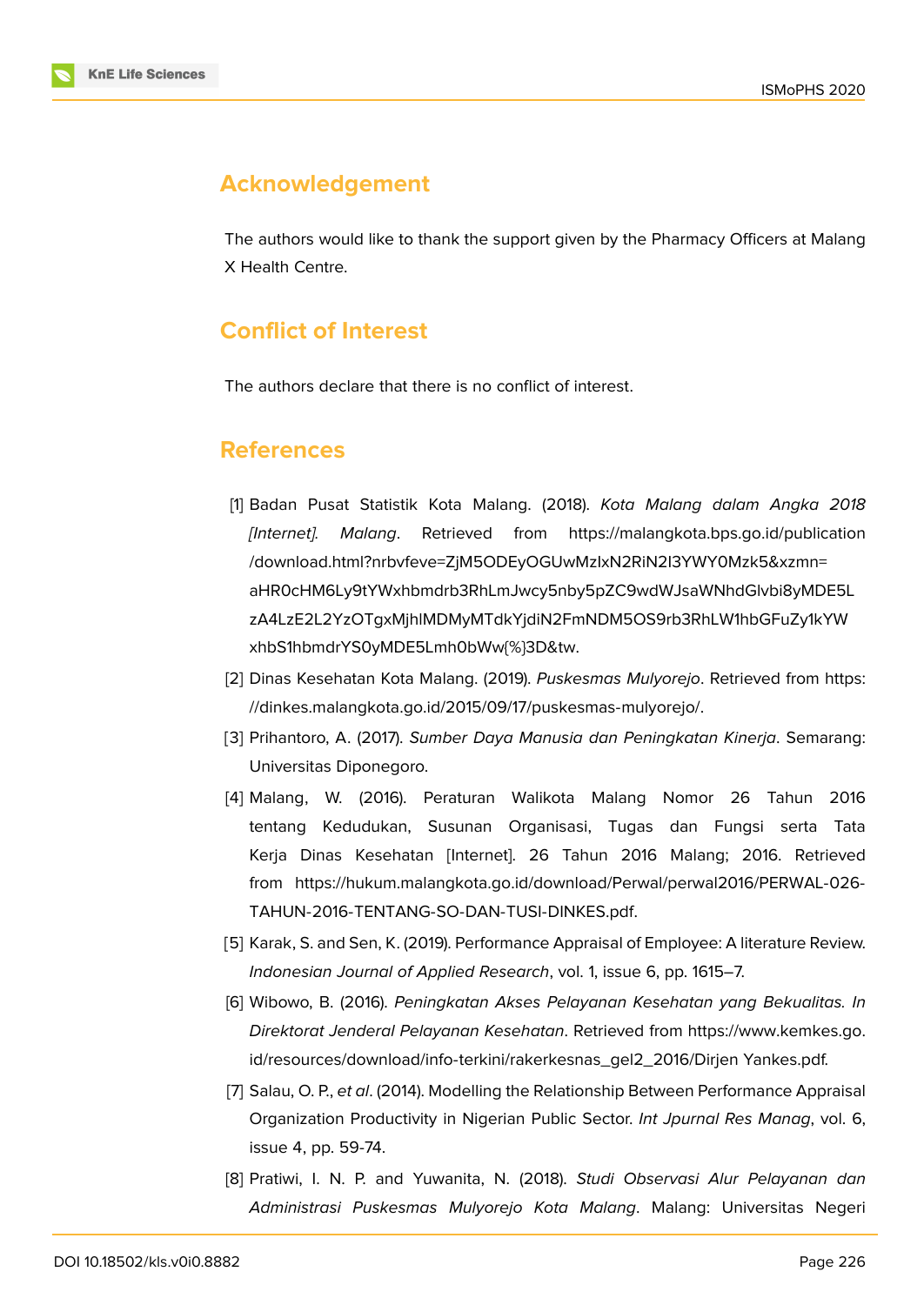Malang.

- [9] Ismail, F. and Andi, L. B. (2013). Faktor-Faktor yang Berhubungan dengan Pemanfaatan Fasilitas Pelayanan Kesehatan pada Ibu Hamil di Wilayah Kerja Puskesmas Gaya Baru Kecamatan Tellu Limpoe Kab. *Bone. J Ilm Kesehat Diagnosis*, vol. 1, issue 3, pp. 41–8.
- <span id="page-11-0"></span>[10] Anggraeni, R. (2019). *Mutu Pelayanan Kefarmasian di Puskesmas*. Sleman: Deepublish.
- <span id="page-11-1"></span>[11] Widiani, I. and Lisnawaty, L. (2015). *Faktor yang Berhubungan dengan Pemanfaatan Pelayanan Kesehatan Ibu dan Anak di Puskesmas Tomia Timur Kelurahan Tongano Timur Kabupaten Wakatobi Tahun 2015*. Retrieved from https://media.neliti.com/ media/publications/185663-ID-faktor-yang-berhubungan-dengan-pemanfaat.pdf.
- <span id="page-11-2"></span>[12] Mondy, R. W. and Noe, R. (2008). *Human Resource Management*. New Jersey: Pearson Prentice Hall.
- <span id="page-11-3"></span>[13] [Kurtz, D. and Boone, L. E. \(2015\).](https://media.neliti.com/media/publications/185663-ID-faktor-yang-berhubungan-dengan-pemanfaat.pdf) *Pengantar Bisnis Kotemporer* (11th ed.). Jakarta: Salemba Empat.
- <span id="page-11-4"></span>[14] Flaniken, F. W. (2009). *Performance Appraisal System in Higher Education: An Exploration of Christian Institution*. Orlando: University of Central Florida.
- <span id="page-11-5"></span>[15] Sopiah, S. (2016). The Relationship between Performance Appraisal and Job Performance. *Int J Acad Res Bus Soc Sci*., vol. 6, issue 6, pp. 104–15.
- <span id="page-11-6"></span>[16] Girma, T., Lodesso, S. L. and Sorsa, G. (2016). The Effect of Performance Appraisal on Employee Performance: A Survey on Administrative Staff oh Hawassa University. *IOSR J Bus Manag*, vol. 3, issue 18, pp. 36–44.
- <span id="page-11-7"></span>[17] Presiden Republik Indonesia. (2019). *Peraturan Pemerintah Republik Indonesia Nomor 30 Tahun 2019 tentang Penilaian Kinerja Pegawai Negeri Sipil*. Retrieved from https://www.bkn.go.id/wp-content/uploads/2019/05/PP-Nomor-30- Tahun-2019.pdf.
- [18] Menteri Kesehatan Republik Indonesia. (2009). *Keputusan Menteri Kesehatan Republik Indone[sia Nomor 857/ Menkes/ SK/ IX/ 2009 tentang Pedoman Penilaian](https://www.bkn.go.id/wp-content/uploads/2019/05/PP-Nomor-30-Tahun-2019.pdf.) [Kinerja Sumber](https://www.bkn.go.id/wp-content/uploads/2019/05/PP-Nomor-30-Tahun-2019.pdf.) Daya Manusia Kesehatan di Puskesmas*. Retrieved from https: //www.persi.or.id/images/regulasi/kepmenkes/kmk8572009.pdf.
- <span id="page-11-9"></span>[19] Malang, W. (2018). *Peraturan Wali Kota Malang Nomor 2 Tahun 2018 tentang Pedoman Penilaian Prestasi Kerja Pegawai Negeri Sipil*. Retrieved from file:///C:/U[sers/L](https://www.persi.or.id/images/regulasi/kepmenkes/kmk8572009.pdf.) [e n o v o/Downloads/a1f44f0a66be2dbd6b8f18beed2d4db4.pdf.](https://www.persi.or.id/images/regulasi/kepmenkes/kmk8572009.pdf.)
- <span id="page-11-8"></span>[20] Aisyah, Y. and Hriani, D. (2015). *Penilaian Kinerja Pegawai Puskesmas Rowosari Kecamatan Tembalang, Semarang*. Retrieved from https://media.neliti.com/media/ publications/95501-ID-penilaian-kinerja-pegawai-puskesmas-rowo.pdf.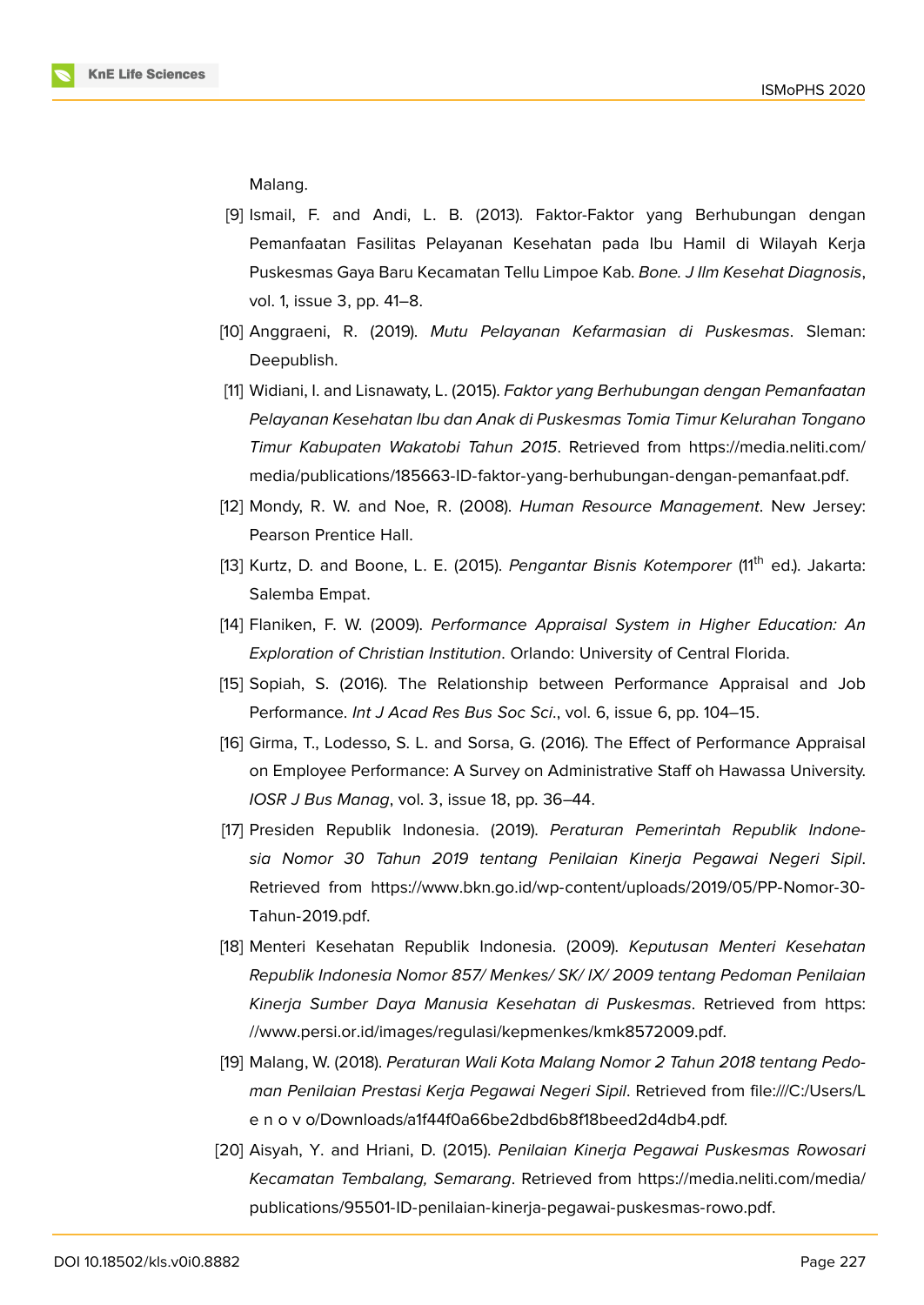- [21] BKPSDM Kabupaten Bintaro Selatan. (2019). *Mari Mengenal Peraturan Pemerintah Nomor 30 Tahun 2019*. Retrieved from https://bkpsdm.baritoselatankab.go.id/marimengenal-peraturan-pemerintah-nomor-30-tahun-2019/.
- [22] Durai, P. (2010). *Human Resource Management*. Delhi: Dorling Kindsersley.
- <span id="page-12-4"></span>[23] [Soemohadiwidjodjo, A. T. \(2017\).](https://bkpsdm.baritoselatankab.go.id/mari-mengenal-peraturan-pemerintah-nomor-30-tahun-2019/) *SOP [& KPI untuk UMKM & Start Up](https://bkpsdm.baritoselatankab.go.id/mari-mengenal-peraturan-pemerintah-nomor-30-tahun-2019/)*. Jakarta: Raih Asah Sukses.
- <span id="page-12-0"></span>[24] BKN. (2016). *Pedoman Penyusunan Standar Teknis Kegiatan Sasaran Kerja Pegawai*. Retrieved from https://www.bkn.go.id/wp-content/uploads/2016/05/ PERKA-BKN-NOMOR-3-TAHUN-2016-PEDOMAN-PENYUSUNAN-STANDAR-TEKNIS-KEGIATAN-SASARAN-KERJA-PEGAWAI.pdf.
- [25] Desi, K. and Pangestuti, R. L. (2019). *[Kiat-Kiat Merangsang Kinerja Karyawan Bagian](https://www.bkn.go.id/wp-content/uploads/2016/05/PERKA-BKN-NOMOR-3-TAHUN-2016-PEDOMAN-PENYUSUNAN-STANDAR-TEKNIS-KEGIATAN-SASARAN-KERJA-PEGAWAI.pdf.) Produksi*[. Surabaya: Media Shabat Cendekia.](https://www.bkn.go.id/wp-content/uploads/2016/05/PERKA-BKN-NOMOR-3-TAHUN-2016-PEDOMAN-PENYUSUNAN-STANDAR-TEKNIS-KEGIATAN-SASARAN-KERJA-PEGAWAI.pdf.)
- <span id="page-12-1"></span>[26] Koopmans, L., *et al*[. \(2013\). Measuring Individual Wor](https://www.bkn.go.id/wp-content/uploads/2016/05/PERKA-BKN-NOMOR-3-TAHUN-2016-PEDOMAN-PENYUSUNAN-STANDAR-TEKNIS-KEGIATAN-SASARAN-KERJA-PEGAWAI.pdf.)k Performance Identifying and Selecting Indicators. *J Prev Assess Rehabil*., vol. 3, issue 45, pp. 63–81.
- <span id="page-12-2"></span>[27] Dhamika, D. (2013). Measuring Employee's Performance in the Public Sector in Sri Lanka: Testing of Two Models. *Kelaniya J Hum Resour Magement*., vol. 1, issue 8, pp. 1–20.
- [28] Noermijati, N. (2013). *Kajian Tentang Aktualisasi Teori Hersberg, Kepuasan Kerja dan Kinerja Spiritual Manajer Operasional*. Malang: UB Press.
- <span id="page-12-3"></span>[29] Afandi, P. (2018). *Manajemen Sumber Daya Manusia Teori, Konsep dan Indikator*. Riau: Zanaf Publishing.
- [30] Akinbowale, M. A., Loures, M. E. and Jinabhai, D. C. (2014). Employee Performance Measurement and Performance Appraisal Policy in Organization. *Mediterr J Soc Sci*., vol. 9, issue 5, pp. 342–7.
- [31] Budiarto, S. A. (2017). *KPI Key Performance Indicator*. Depok: Huta Publisher.
- [32] Bhatti, I., Z, Razzaq, A. (2013). *The Key Performance Indicators [KPIs] and their Impact on Overall Organizational Performance*. Switzerland: Springer Science + Business Media.
- <span id="page-12-5"></span>[33] Sudarmanto, S. (2009). *Kinerja dan Pengembangan Kompetensi SDM: Teori, Dimensi dan Implementasi dalam Organisasi*. Yogyakarta: Pustaka Pelajar.
- <span id="page-12-6"></span>[34] Raja, H. and Gupta, R. (2019). The Impact of Employee Absenteeism on Organizational Productivity with Special Reference to Service Sector. *Int J Humanit Arts Lit*., vol. 4, issue 7, pp. 581–94.
- <span id="page-12-7"></span>[35] Mathis, R. L. and Jackson, H. (2009). *Manajemen Sumber Daya Manusia*. Jakarta: Salemba Empat.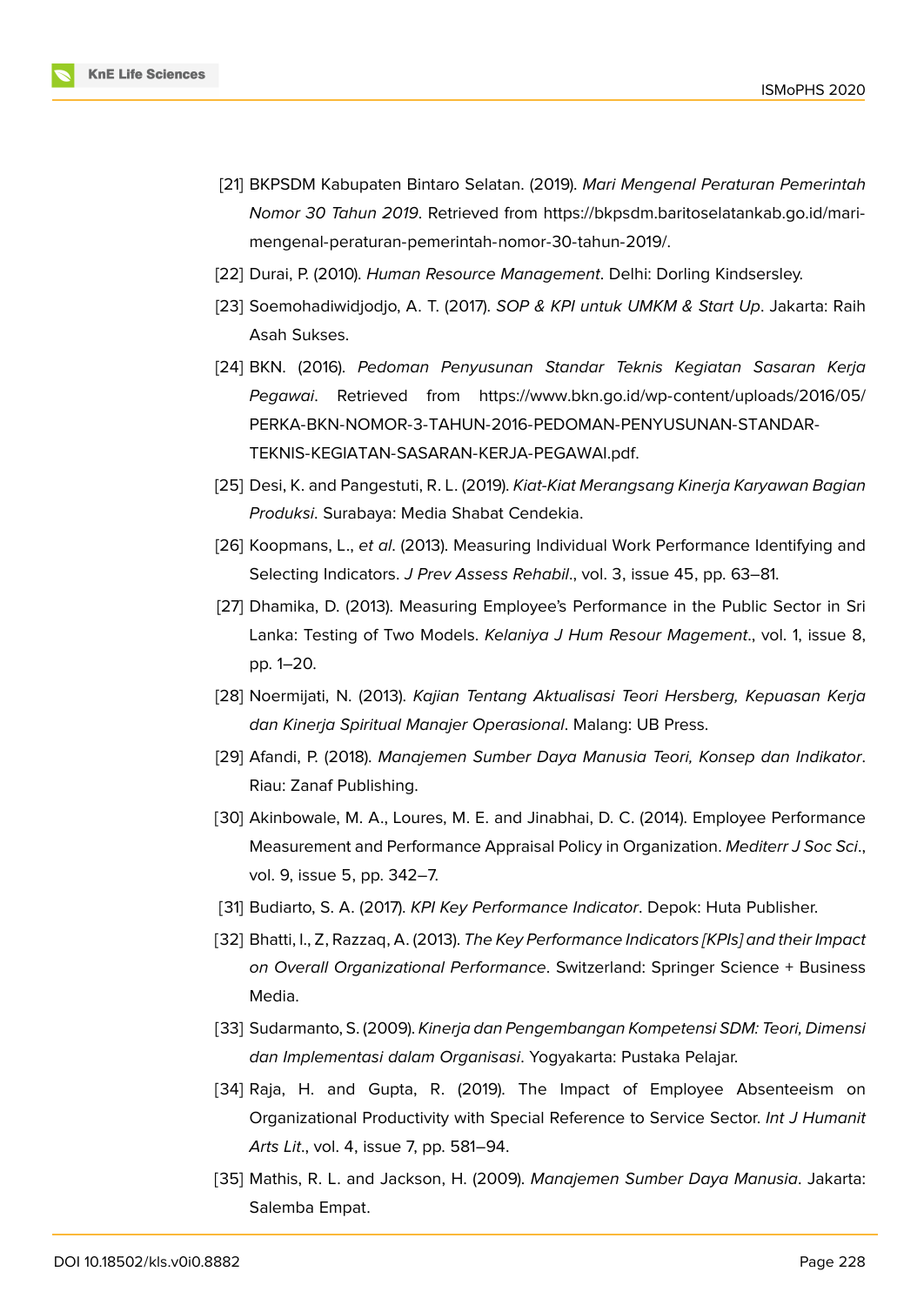- [36] Saggaf, S. and Akib, H. (2018). *Reformasi Pelayanan Publik di Negara Berkembang*. Makassar: Sah Media.
- <span id="page-13-0"></span>[37] Sellang, K., Jamaluddin, A., Mustanir, A. (2017). *Strategi dalam Peningkatan Kualitas Pelayanan Publik Dimensi, Konsep, Indikator dan Implementasinya*. Pasuruan: Quara Media.
- <span id="page-13-1"></span>[38] Harry, P. (2014). *Langkah Mudah untuk Sukses Berkarir*. Jakarta: Elex Media Komputindo.
- <span id="page-13-2"></span>[39] Princy, K. and Rebeka, K. (2019). Employee Commitment on Organizational Performance. *Int J Recent Technol Eng*., vol. 3, issue 8, pp. 891–5.
- [40] Prihantoro, A. (2019). *Peningkatan Kinerja Sumber Daya Manusia melalui Motivasi, Disiplin, Lingkungan Kerja, dan Komitmen*. Yogyakarta: Deepublish.
- [41] Lee, C-C. and Chen, C. J. (2013). The Relation between Employee Commitment and Job Attitude and its Effect on Service Quality in Tourism Industry. *Am J Ind Bus Manag.*, vol. 3, issue 13, pp. 196–208.
- <span id="page-13-3"></span>[42] Arifin, A. L. and Yulianti, S. R. (2019). *Building Personal Brand Equity*. Jakarta: Gramedia.
- [43] Kraus, S. and Rigtering, J. P, Hughes, M. (2012). Entrepreneurial Orientation and the Business Performance of SMEs: A Quantitative Study from The Netherlands. *J Rev Manag Sci*., vol. 1, issue 6, pp. 161–82.
- <span id="page-13-4"></span>[44] Groen, B. A. C., Wouters, M. J. F. and Celeste, P. (2012). *Why do Employees take More Initiatives to Improve their Performance after Co-Developing Performance Measures? A Field Study*. Retrieved from https://ris.utwente.nl/ws/portalfiles/portal/ 6591094/Groen12why\_preprint.pdf.
- <span id="page-13-5"></span>[45] Mangkunegara, P.A. (2000). *Manajemen Sumber Daya Perusahaan*. Bandung: Remaja Rosdakarya.
- <span id="page-13-7"></span>[46] [Shafiah, S. A., Siswidiyanto, S., Pra](https://ris.utwente.nl/ws/portalfiles/portal/6591094/Groen12why_preprint.pdf)setyo, W. Y. (2015). Pengaruh Kemampuan dan Motivasi Kinerja Pegawai Kantor Pelayanan Terpadu [studi pada kantor pelayanan terpadu]. *J Adm Publik*., vol. 2, issue 2, pp. 312–8.
- <span id="page-13-6"></span>[47] Setiowati, H., Widowati, N. and Mustam, M. (2015). *Hubungan Kemampuan dan Motivasi dengan Kinerja Pegawai di Badan Kepegawaian Negara Pusat Jakarta [Studi Kasus di Direktorat Kompensasi Aparatue Sipil Negara]*. Retrieved from https://media.neliti.com/media/publications/183482-ID-hubungankemampuan-dan-motivasi-dengan-k.pdf.
- [48] Rashid, J. M., *et al*. (2015). *Effectiveness Ways to Motivate People in Organization*. Retrieved from [https://www.academia.edu/19306802/](https://media.neliti.com/media/publications/183482-ID-hubungan-kemampuan-dan-motivasi-dengan-k.pdf) [Effective\\_Ways\\_to\\_Motivate\\_Employees](https://media.neliti.com/media/publications/183482-ID-hubungan-kemampuan-dan-motivasi-dengan-k.pdf)\_in\_an\_Organization.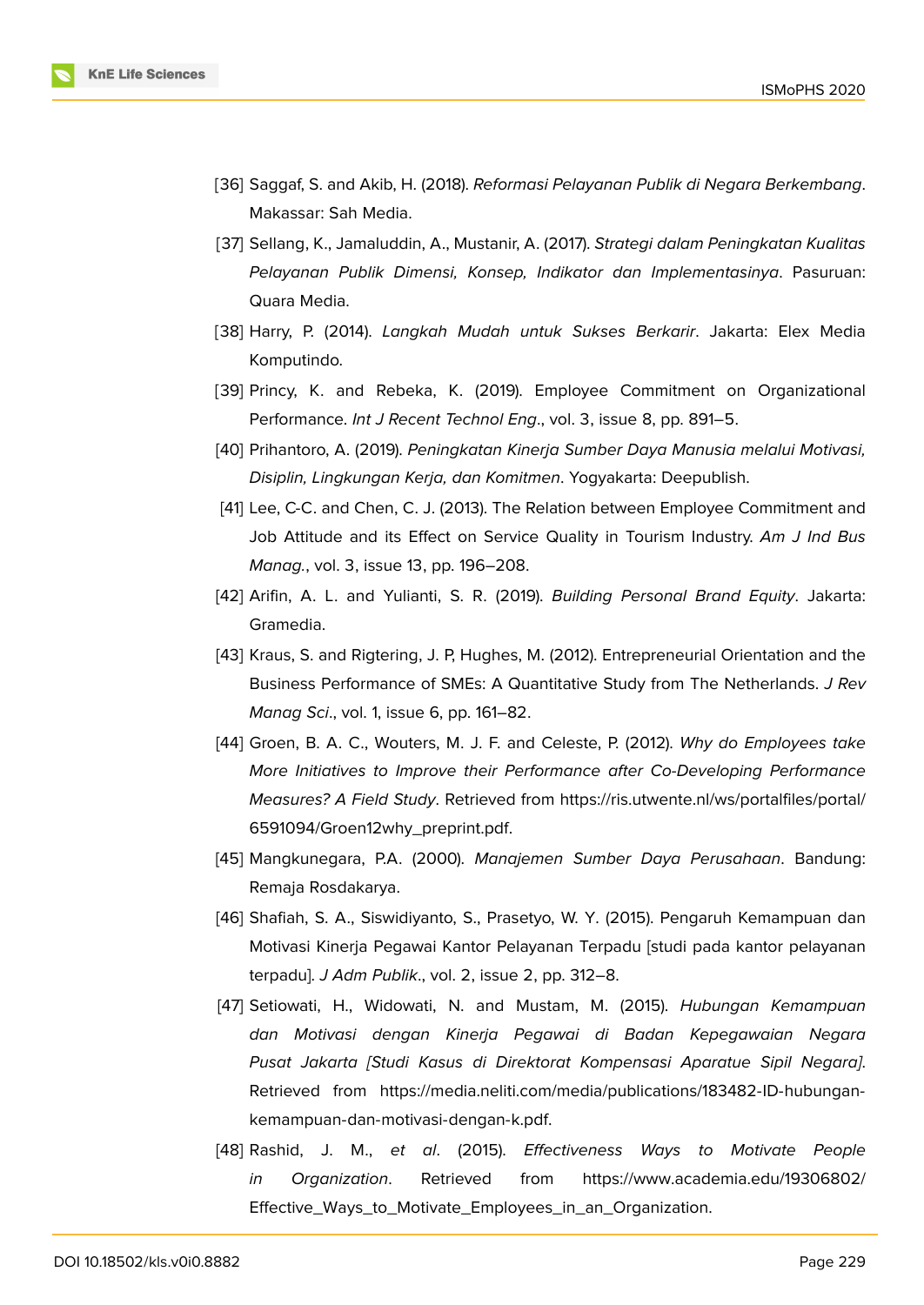- [49] Sunaryo, S. (2002). *Psikologi untuk Keperawatan*. Jakarta: EGC.
- [50] Susanto, Y. (2017). *Peran Kepemimpinan dalam Pengelolahan Koperasi*. Yogyakarta: Deepublish.
- <span id="page-14-0"></span>[51] Fauzi, A. I. (2010). *Analisis Faktor yang Mempengaruhi Kinerja Karyawan di Puskesmas Kabupaten Jember*. Jember: Universitas Negeri Jember
- [52] Masitahsari, U. (2015). *Analisis Kinerja Pegawai di Puskesmas Jongaya Makassar*. Makassar: Universitas Hasanuddin.
- [53] Nofriansyah, D. (2012). *Penelitian Kualitatif: Analisis Kinerja Lembaga Pemberdayaan Masyarakat Kelurahan*. Yogyakarta: Deepublish.
- [54] Nurbaeti, H. H. (2015). Motivasi Kerja Tenaga Kesehatan di Puskesmas Walenrang Kabupaten Luwu. *Jurnal Media Kesehatan Masyarakat Indonesia.* , pp. 65–70.
- <span id="page-14-1"></span>[55] Larasati, S. (2018). *Manajemen Sumber Daya Manusia*. Yogyakarta: Deepublish.
- [56] Ratanto, R., Mustikasari, M., Kurtanti, K. (2010). Pengembangan Karies Sebagai Faktor Paling Memengaruhi Kinerja Perawat Pelaksana. *J Keperawatan Indones*., vol. 2, issue 16, pp. 114–9.
- [57] Irawan, P. K. (2016). *Hubungan Pengembangan Karir dalam Meningkatkan Kinerj Karyawan di PT.Kawan Era Baru Cabang Bandung*. Bandung: Universitas Widyatama.
- [58] Distyawati, D. (2017). Pengaruh Kompetensi dan Pengembangan Karir terhdap Kinerja Aparatur Pengawas Inspektorat Daerah Provinsi Sulawesi Tengah. *J Katalogis*., vol. 4, issue 5, pp. 56–68.
- <span id="page-14-2"></span>[59] Wijono, S. (2018). *Kepemimpinan dalam Prespektif Organisasi*. Jakarta: Prenadamedia.
- <span id="page-14-3"></span>[60] Purwanti, E. and Ayubi, D. (2007). Hubungan Antara Kepemimpinan Kepala Puskesmas dan Karakteristik Petugas dengan Kinerja Petugas Gizi Puskesmas di Kabupaten Karawang Tahun 2007. *J Kesehat Masy*., issue 2, pp. 164–168.
- <span id="page-14-4"></span>[61] Fahmi, A.*, et al*. (2014). *HRD Syariah Teori dan Implementasi Manajemen Sumber Daya Manusia Berbasis Syariah*. Jakarta: Gramedia.
- [62] Bismala, L., *et al*. (2018). *Strategi Peningkatan Daya Saing Usaha Kecil Menengah*. Medan: Lembaga Penelitian dan Penulisan Ilmiah Aqli.
- [63] Fattah, H. (2017). *Kepuasan Kerja & Kinerja Pegawai*. Yogyakarta: Elmatara.
- [64] Wahyudi, I. (2012) *Penilaian Kinerja Pegawai*. Retrieved from https://jatim.kemenag. go.id/file/file/mimbar307/fslx1336001102.pdf.
- [65] Terok, G. V., Maramis, F. R. R. and Mandagi, C. K. (2015). *Hubungan Kepemimpinan dan Motivasi dengan Kinerja Tenaga Kesehatan di Puske[smas Tuminting Kota](https://jatim.kemenag.go.id/file/file/mimbar307/fslx1336001102.pdf)*